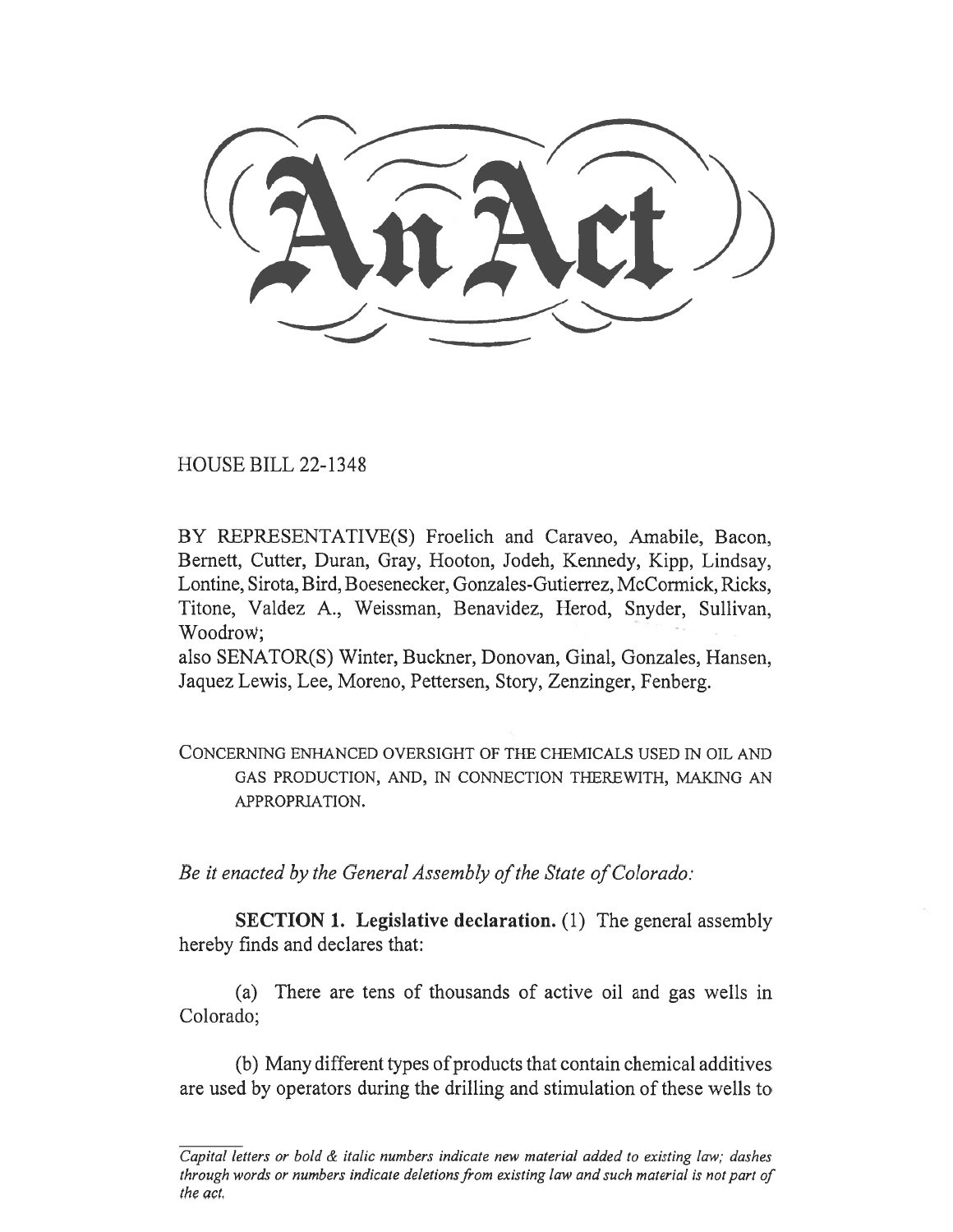break up the subsurface and extract oil and gas from the ground;

(c) While water and sand can make up the vast majority of these products, the amount of chemical additives injected into a well can add up to tens of thousands of gallons because of the amount of these products that are used during the course of an oil and gas operation;

(d) When these chemical additives are injected into a well, there is a high risk of contamination to nearby groundwater or surface water; and

(e) Some chemicals used in chemical products, such as perfluoroalkyl and polyfluoroalkyl chemicals and biocides, have high aquatic toxicity and can be incredibly harmful to human health and the environment.

(2) The general assembly further finds and declares that:

(a) Even though exposure to these chemical additives poses a danger to public health and the environment, scientists, state and local regulators, and the public lack full access to information about the chemical additives used in oil and gas production in the state;

(b) While Colorado requires the reporting of certain chemical information for products that are used in hydraulic fracturing (fracking) operations for input into a third-party database, there are broad exemptions allowed for chemical information that is deemed proprietary or confidential by the operator or supplier of a product;

(c) In recent years, thousands of operators who conduct fracking operations have used trade secrecy claims to avoid disclosing information about the chemicals that they use in their operations;

(d) Operators and suppliers of the products often do not have knowledge of the chemical information that they are required to report to the state;

(e) As a result of the amount of trade secrecy claims and the operators' and suppliers' lack of knowledge of specific chemical information, information about the chemical additives that are used in fracking operations in the state is vastly underreported;

# PAGE 2-HOUSE BILL 22-1348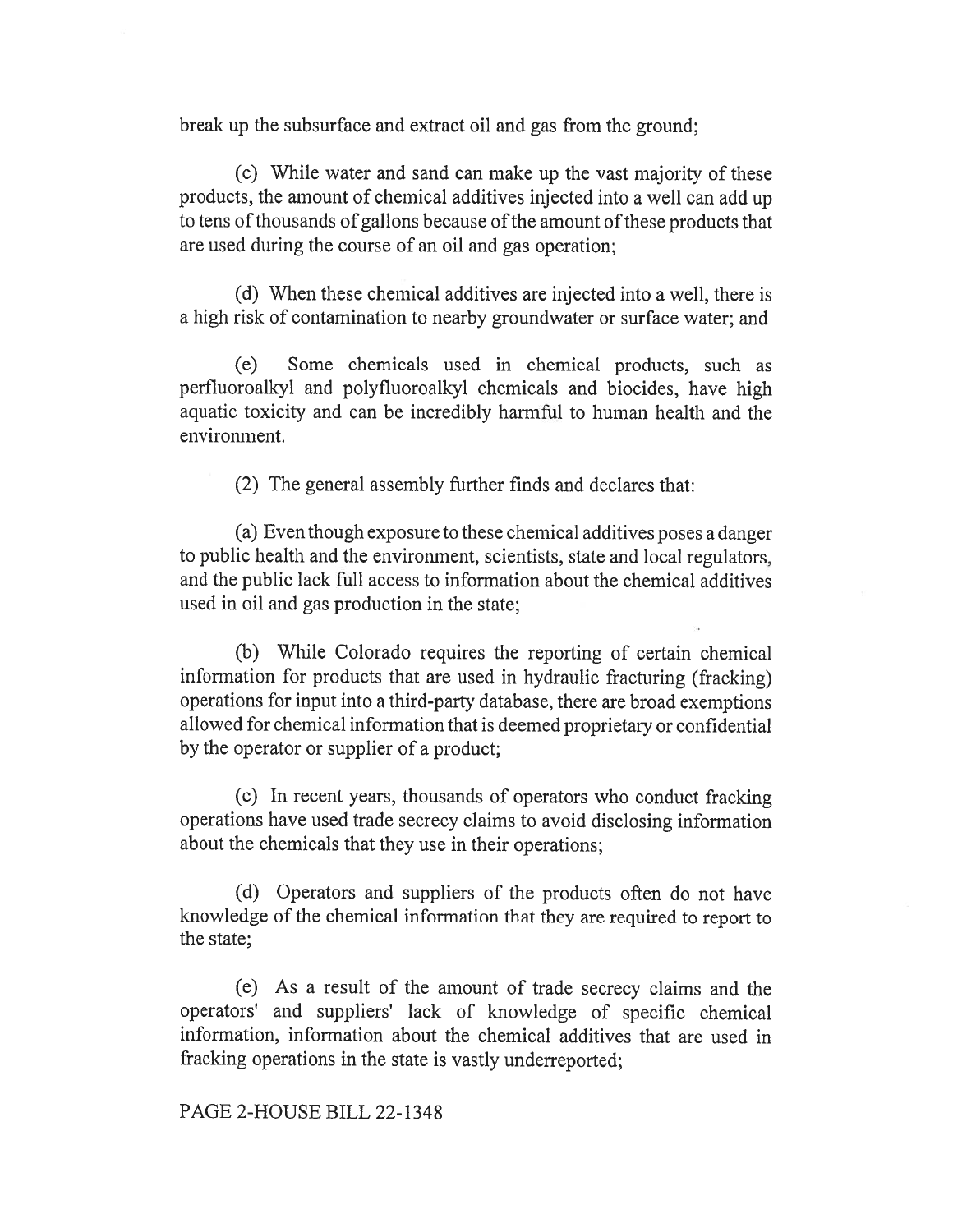(f) Greater transparency regarding chemical use in oil and gas production is urgently needed and can be achieved by:

(I) Requiring manufacturers and disclosers, rather than operators, to disclose information about chemicals that are used in oil and gas production in the state;

(II) Requiring the Colorado oil and gas conservation commission to gather the chemical information so that the disclosure of specific chemical information can be separated from the trade name of a product, which will thereby protect any proprietary information; and

(III) Ensuring that operators disclose chemical information to the state, local governments, and communities in close proximity to operations after the operations have commenced; and

(g) A full inventory of the chemicals used in oil and gas production will:

(I) Assist state agencies, local governments, health-care professionals, public health officials, and scientists in determining if highly hazardous chemicals are being used in oil and gas production; and

(II) Encourage the disclosers and users of products that contain highly hazardous chemicals to use less toxic alternatives in future products and oil and gas operations.

(3) Therefore the general assembly determines and declares that the state should enact a regulatory scheme that provides full disclosure of the chemicals that are being deposited into the environment through oil and gas production because:

(a) Coloradans have the right to know what chemicals are being deposited into the environment where they live, work, and recreate; and

(b) State and local governments and regulators need this chemical information to adequately protect the people, water systems, wildlife, and environment of Colorado.

SECTION 2. In Colorado Revised Statutes, add 34-60-132 as

PAGE 3-HOUSE BILL 22-1348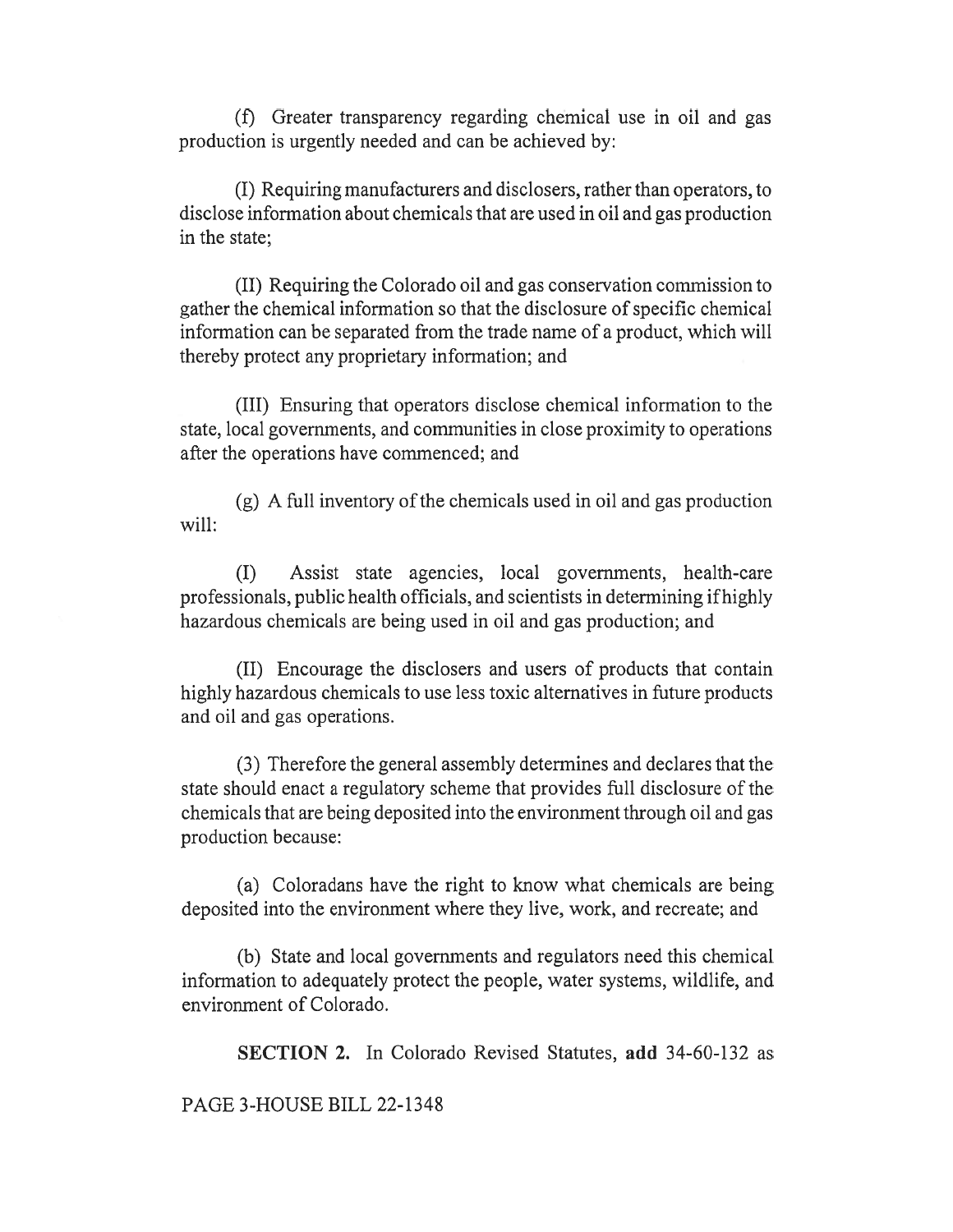follows:

34-60-132. Disclosure of chemicals used in downhole oil and gas operations - chemical disclosure lists - community notification - reports - definitions - rules - repeal. (1) AS USED IN THIS SECTION, UNLESS THE CONTEXT OTHERWISE REQUIRES:

(a) (I) "ADDITIVE" MEANS A CHEMICAL OR COMBINATION OF CHEMICALS ADDED TO A BASE FLUID FOR USE IN A HYDRAULIC FRACTURING TREATMENT.

(II) "ADDITIVE" INCLUDES PROPPANTS.

(b) "BASE FLUID" MEANS THE CONTINUOUS PHASE FLUID TYPE, SUCH AS WATER, USED IN A HYDRAULIC FRACTURING TREATMENT.

(c) "CHEMICAL" MEANS ANY ELEMENT, CHEMICAL COMPOUND, OR MIXTURE OF ELEMENTS OR CHEMICAL COMPOUNDS THAT HAS A SPECIFIC NAME OR IDENTITY, INCLUDING A CHEMICAL ABSTRACTS SERVICE NUMBER.

(d) "CHEMICAL ABSTRACTS SERVICE NUMBER" MEANS THE UNIQUE NUMERICAL IDENTIFIER ASSIGNED BY THE CHEMICAL ABSTRACTS SERVICE TO A CHEMICAL.

(e) "CHEMICAL DISCLOSURE INFORMATION" MEANS THE INFORMATION DISCLOSED TO THE COMMISSION UNDER SUBSECTIONS (2)(a)(I) AND  $(3)(a)(I)$  OF THIS SECTION.

(f) "CHEMICAL DISCLOSURE LIST" MEANS A LIST OF CHEMICALS USED IN DOWNHOLE OPERATIONS AT A WELL SITE.

(g) "CHEMICAL DISCLOSURE WEBSITE" MEANS A WEBSITE THAT IS CAPABLE OF DISPLAYING CHEMICAL DISCLOSURE LISTS AND CAN BE ACCESSED BY THE PUBLIC.

(h) (I) "CHEMICAL PRODUCT" MEANS ANY PRODUCT THAT CONSISTS OF ONE OR MORE CHEMICALS AND IS SOLD OR DISTRIBUTED FOR USE IN DOWNHOLE OPERATIONS IN THE STATE.

(II) "CHEMICAL PRODUCT" INCLUDES ADDITIVES, BASE FLUIDS, AND

PAGE 4-HOUSE BILL 22-1348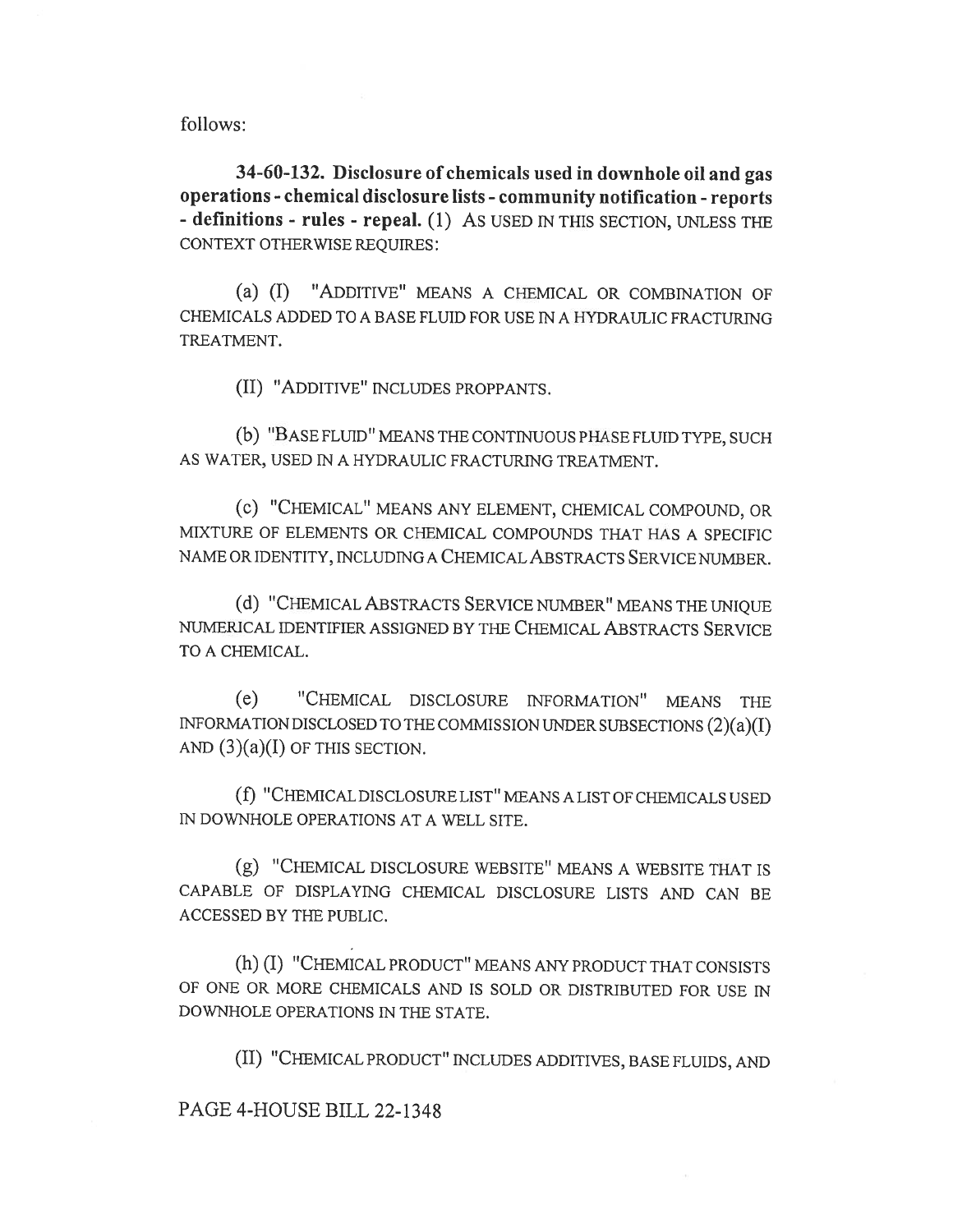HYDRAULIC FRACTURING FLUIDS.

(III) "CHEMICAL PRODUCT" DOES NOT INCLUDE THE STRUCTURAL AND MECHANICAL COMPONENTS OF A WELL SITE WHERE DOWNHOLE OPERATIONS ARE BEING CONDUCTED.

(i) (I) "DIRECT VENDOR" MEANS ANY DISTRIBUTOR, SUPPLIER, OR OTHER ENTITY THAT SELLS OR SUPPLIES ONE OR MORE CHEMICAL PRODUCTS DIRECTLY TO AN OPERATOR OR SERVICE PROVIDER FOR USE AT A WELL SITE.

(II) "DIRECT VENDOR" DOES NOT INCLUDE ENTITIES THAT MANUFACTURE, PRODUCE, OR FORMULATE CHEMICAL PRODUCTS FOR FURTHER MANUFACTURE, FORMULATION, SALE, OR DISTRIBUTION BY THIRD PARTIES PRIOR TO BEING SUPPLIED DIRECTLY TO OPERATORS OR SERVICE PROVIDERS.

(j) "DISCLOSER" MEANS AN OPERATOR, ANY SERVICE PROVIDER USING ONE OR MORE CHEMICAL PRODUCTS IN THE COURSE OF DOWNHOLE OPERATIONS, AND ANY DIRECT VENDOR THAT PROVIDES ONE OR MORE CHEMICAL PRODUCTS DIRECTLY TO THE OPERATOR OR SERVICE PROVIDER FOR USE AT A WELL SITE.

(k) "DIVISION" MEANS THE DIVISION OF PARKS AND WILDLIFE IN THE DEPARTMENT OF NATURAL RESOURCES.

(1) "DOWNHOLE OPERATIONS" MEANS OIL AND GAS PRODUCTION OPERATIONS THAT ARE CONDUCTED UNDERGROUND.

(m) "HEALTH-CARE PROFESSIONAL" MEANS A PHYSICIAN, PHYSICIAN ASSISTANT, NURSE PRACTITIONER, REGISTERED NURSE, OR EMERGENCY MEDICAL SERVICE PROVIDER LICENSED OR CERTIFIED BY THE STATE.

(n) "HIGH-PRIORITY HABITAT" MEANS HABITAT AREAS IDENTIFIED BY THE DIVISION WHERE MEASURES TO AVOID, MINIMIZE, AND MITIGATE ADVERSE IMPACTS TO WILDLIFE HAVE BEEN IDENTIFIED TO PROTECT BREEDING, NESTING, FORAGING, MIGRATING, OR OTHER USES BY WILDLIFE.

(o) "HYDRAULIC FRACTURING FLUID" MEANS THE FLUID, INCLUDING ANY BASE FLUID AND ADDITIVES, USED TO PERFORM A HYDRAULIC FRACTURING TREATMENT.

### PAGE 5-HOUSE BILL 22-1348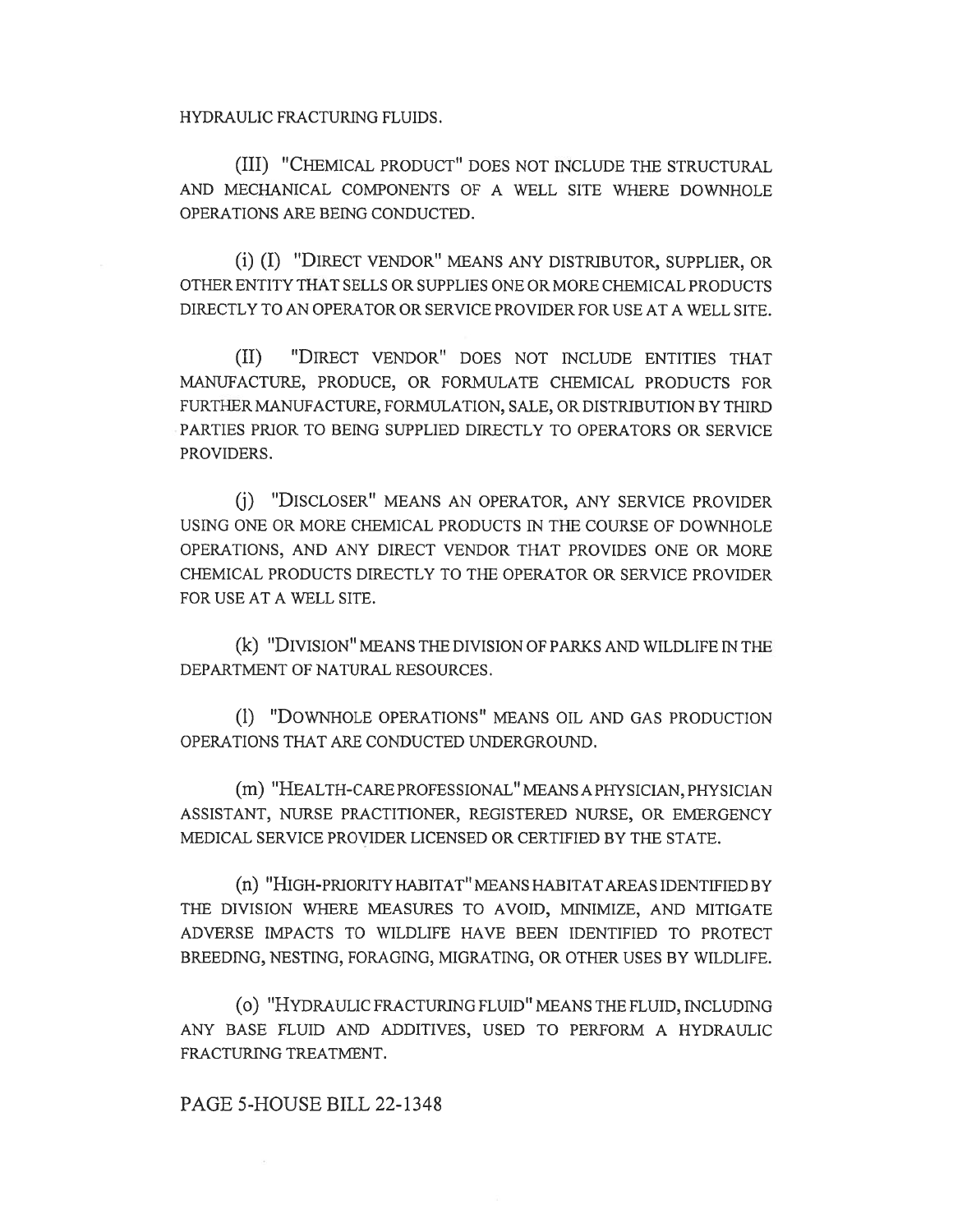(p) "HYDRAULIC FRACTURING TREATMENT" MEANS ALL STAGES OF THE TREATMENT OF A WELL BY THE APPLICATION OF HYDRAULIC FRACTURING FLUID UNDER PRESSURE, WHICH TREATMENT IS EXPRESSLY DESIGNED TO INITIATE OR PROPAGATE FRACTURES IN AN UNDERGROUND GEOLOGIC FORMATION TO ENHANCE THE PRODUCTION OF OIL AND GAS.

(q) "MANUFACTURER" MEANS A PERSON OR ENTITY THAT MAKES, ASSEMBLES, OR OTHERWISE GENERATES A CHEMICAL PRODUCT OR WHOSE TRADE NAME IS AFFIXED TO A CHEMICAL PRODUCT.

(r) "PERFLUOROALKYL AND POLYFLUOROALKYL SUBSTANCES" OR "PFAS CHEMICALS" HAS THE MEANING SET FORTH IN SECTION 25-5-1302 (7).

(s) "PROPPANTS" MEANS MATERIALS INSERTED OR INJECTED INTO AN UNDERGROUND GEOLOGIC FORMATION DURING A HYDRAULIC FRACTURING TREATMENT THAT ARE INTENDED TO PREVENT FRACTURES FROM CLOSING.

(t) "PUBLIC WATER SYSTEMS" HAS THE MEANING SET FORTH IN SECTION 25-1.5-201 (1).

(u) "TRADE SECRET" HAS THE MEANING SET FORTH IN SECTION 7-74-102 (4).

(v) "TYPE III AQUIFER" MEANS AN AQUIFER THAT CONSISTS OF UNCONSOLIDATED GEOLOGIC MATERIAL, INCLUDING ALLUVIAL, COLLUVIAL, OR OTHER CONSOLIDATED MATERIALS.

(w) "WELL SITE" MEANS THE AREA THAT IS DIRECTLY DISTURBED DURING OIL AND GAS OPERATIONS.

(2) Discloser chemical disclosure information and declaration. (a) ON AND AFTER JULY 31, 2023, AND SUBJECT TO SUBSECTION (2)(b) OF THIS SECTION, A DISCLOSER THAT SELLS OR DISTRIBUTES A CHEMICAL PRODUCT FOR USE IN DOWNHOLE OPERATIONS IN THE STATE OR THAT USES A CHEMICAL PRODUCT IN DOWNHOLE OPERATIONS IN THE STATE MUST:

(I) DISCLOSE TO THE COMMISSION:

(A) THE TRADE NAME OF THE CHEMICAL PRODUCT; AND

PAGE 6-HOUSE BILL 22-1348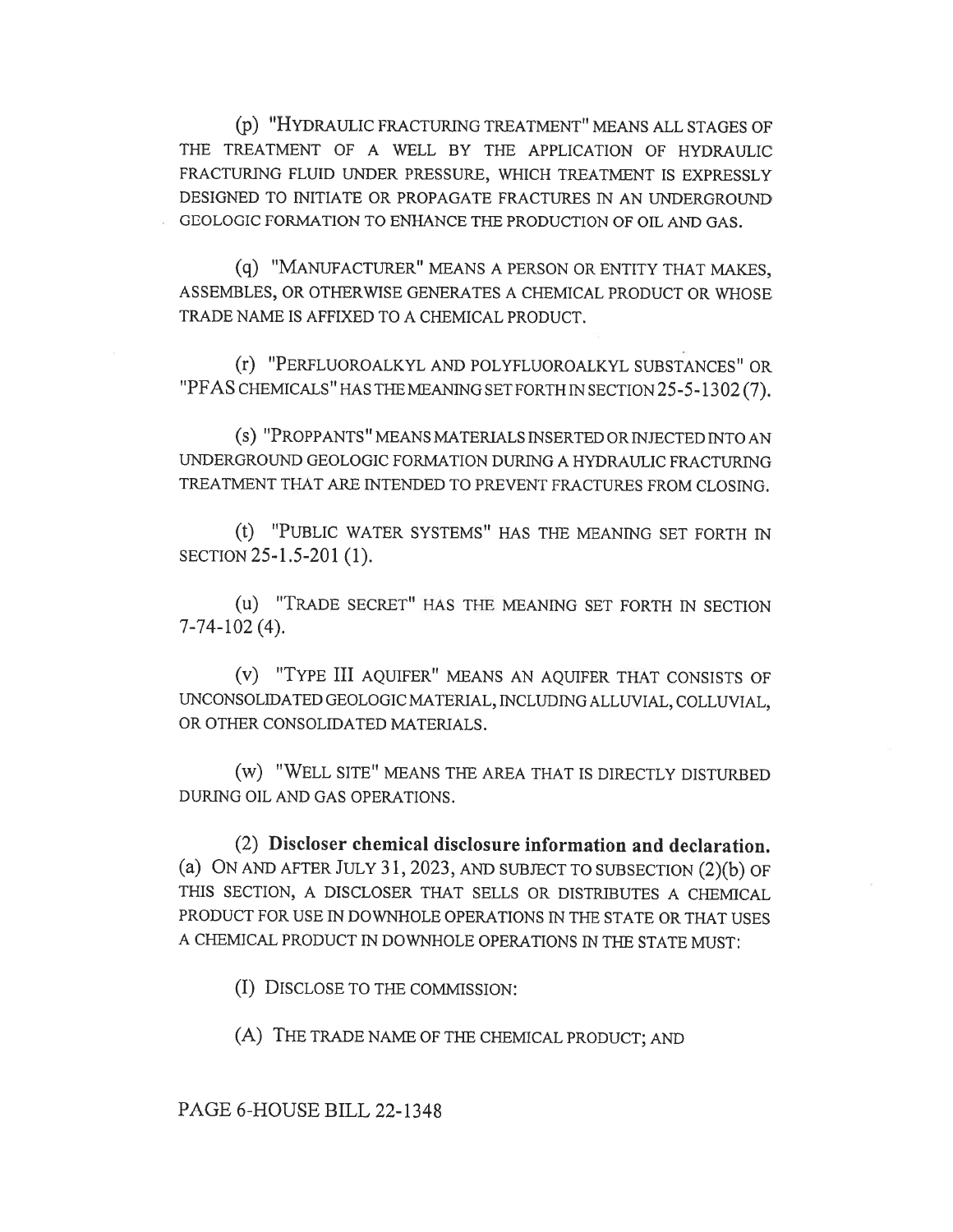(B) A LIST OF THE NAMES AND CHEMICAL ABSTRACTS SERVICE NUMBERS OF EACH CHEMICAL USED IN THE CHEMICAL PRODUCT; AND

(C) IF A DISCLOSER BELIEVES THAT A CHEMICAL CONSTITUENT OF A CHEMICAL PRODUCT IS A TRADE SECRET OR IS PROPRIETARY INFORMATION, NEVERTHELESS DISCLOSE THE CHEMICAL CONSTITUENT; AND

(II) PROVIDE A WRITTEN DECLARATION TO THE COMMISSION THAT THE CHEMICAL PRODUCT CONTAINS NO INTENTIONALLY ADDED PFAS CHEMICALS.

(b) (I) (A) FOR DISCLOSERS THAT WERE ALREADY SELLING OR DISTRIBUTING A CHEMICAL PRODUCT FOR USE IN DOWNHOLE OPERATIONS IN THE STATE BEFORE JULY 31, 2023, OR THAT WERE USING THE CHEMICAL PRODUCT BEFORE JULY 31, 2023, THE INFORMATION AND DECLARATION REQUIRED TO BE PROVIDED PURSUANT TO SUBSECTION (2)(a) OF THIS SECTION MUST BE PROVIDED TO THE COMMISSION AT LEAST THIRTY DAYS BEFORE JULY 31, 2023.

(B) THIS SUBSECTION  $(2)(b)(I)$  IS REPEALED, EFFECTIVE JULY 1, 2024.

(II) FOR DISCLOSERS THAT BEGIN TO SELL, DISTRIBUTE, OR USE A CHEMICAL PRODUCT FOR USE IN DOWNHOLE OPERATIONS IN THE STATE ON OR AFTER JULY 31, 2023, THE INFORMATION AND DECLARATION REQUIRED TO BE PROVIDED PURSUANT TO SUBSECTION (2)(a) OF THIS SECTION MUST BE PROVIDED TO THE COMMISSION AT LEAST THIRTY DAYS BEFORE THE DISCLOSER BEGINS SELLING, DISTRIBUTING, OR USING THE CHEMICAL PRODUCT.

(C) THE COMMISSION SHALL ENSURE THAT THE INFORMATION AND DECLARATION REQUIRED TO BE PROVIDED UNDER SUBSECTION (2)(a) OF THIS SECTION IS PROVIDED TO THE COMMISSION.

(d) IF A MANUFACTURER DOES NOT PROVIDE THE INFORMATION DESCRIBED IN SUBSECTION  $(2)(a)(I)$  OF THIS SECTION FOR A CHEMICAL PRODUCT THAT IT SELLS OR DISTRIBUTES FOR USE IN DOWNHOLE OPERATIONS IN THE STATE TO A DISCLOSER UPON THE REQUEST OF THE DISCLOSER OR THE COMMISSION, THE MANUFACTURER MUST PROVIDE THE COMMISSION WITH A TRADE SECRET FORM OF ENTITLEMENT, AS DETERMINED BY THE COMMISSION

### PAGE 7-HOUSE BILL 22-1348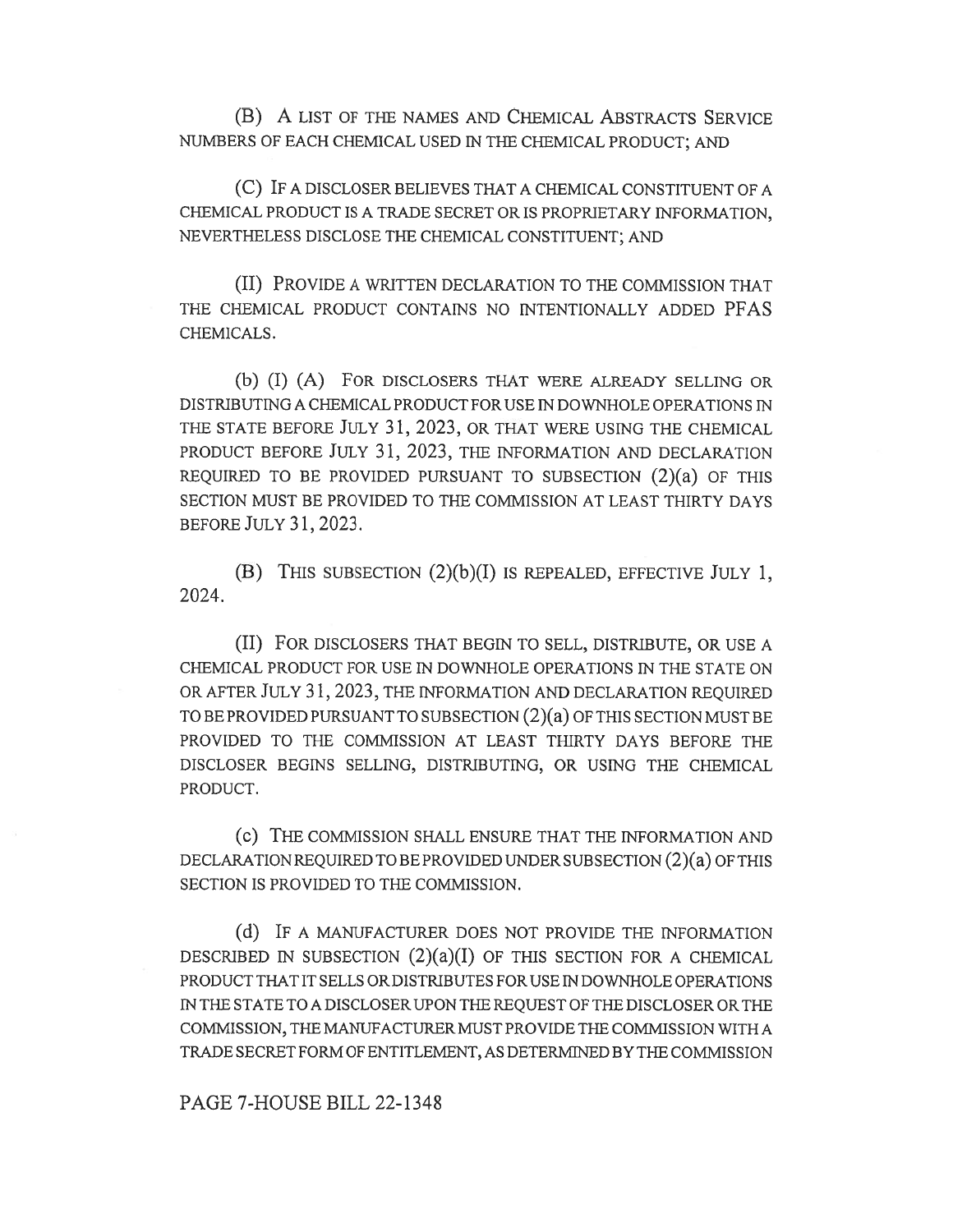BY RULE, FOR THE CHEMICAL PRODUCT. AT A MINIMUM, THE MANUFACTURER MUST INCLUDE IN THE TRADE SECRET FORM OF ENTITLEMENT FOR THE CHEMICAL PRODUCT:

(I) THE NAME OF EACH CHEMICAL USED IN THE CHEMICAL PRODUCT; AND

(II) THE CHEMICAL ABSTRACTS SERVICE NUMBER OF EACH CHEMICAL USED IN THE CHEMICAL PRODUCT.

(e) IF, AFTER MAKING A REQUEST TO THE MANUFACTURER OF THE CHEMICAL PRODUCT PURSUANT TO SUBSECTION (2)(d) OF THIS SECTION, A DISCLOSER IS UNABLE TO DISCLOSE THE INFORMATION DESCRIBED IN SUBSECTION (2)(a)(I) OF THIS SECTION, THE DISCLOSER SHALL DISCLOSE TO THE COMMISSION:

(I) THE NAME OF THE CHEMICAL PRODUCT'S MANUFACTURER;

(II) THE CHEMICAL PRODUCT'S TRADE NAME;

(III) THE AMOUNT OR WEIGHT OF THE CHEMICAL PRODUCT; AND

(IV) A SAFETY DATA SHEET FOR THE CHEMICAL PRODUCT, IF IT IS AVAILABLE FOR DISCLOSURE BY THE DISCLOSER AND PROVIDES THE INFORMATION DESCRIBED IN SUBSECTION (2)(a)(I) OF THIS SECTION.

(f) IN THE EVENT THAT THE DISCLOSER IS UNABLE TO DISCLOSE THE INFORMATION DESCRIBED IN SUBSECTION  $(2)(a)(I)$  OF THIS SECTION, THE COMMISSION SHALL OBTAIN THE INFORMATION DESCRIBED IN SUBSECTION (2)(a)(I) OF THIS SECTION FROM THE MANUFACTURER.

(3) Operator chemical disclosure information - declaration. (a) ON AND AFTER JULY 31, 2023, AND SUBJECT TO SUBSECTION (3)(b) OF THIS SECTION, AN OPERATOR OF DOWNHOLE OPERATIONS USING A CHEMICAL PRODUCT MUST:

(I) DISCLOSE TO THE COMMISSION:

(A) THE DATE OF COMMENCEMENT OF DOWNHOLE OPERATIONS;

PAGE 8-HOUSE BILL 22-1348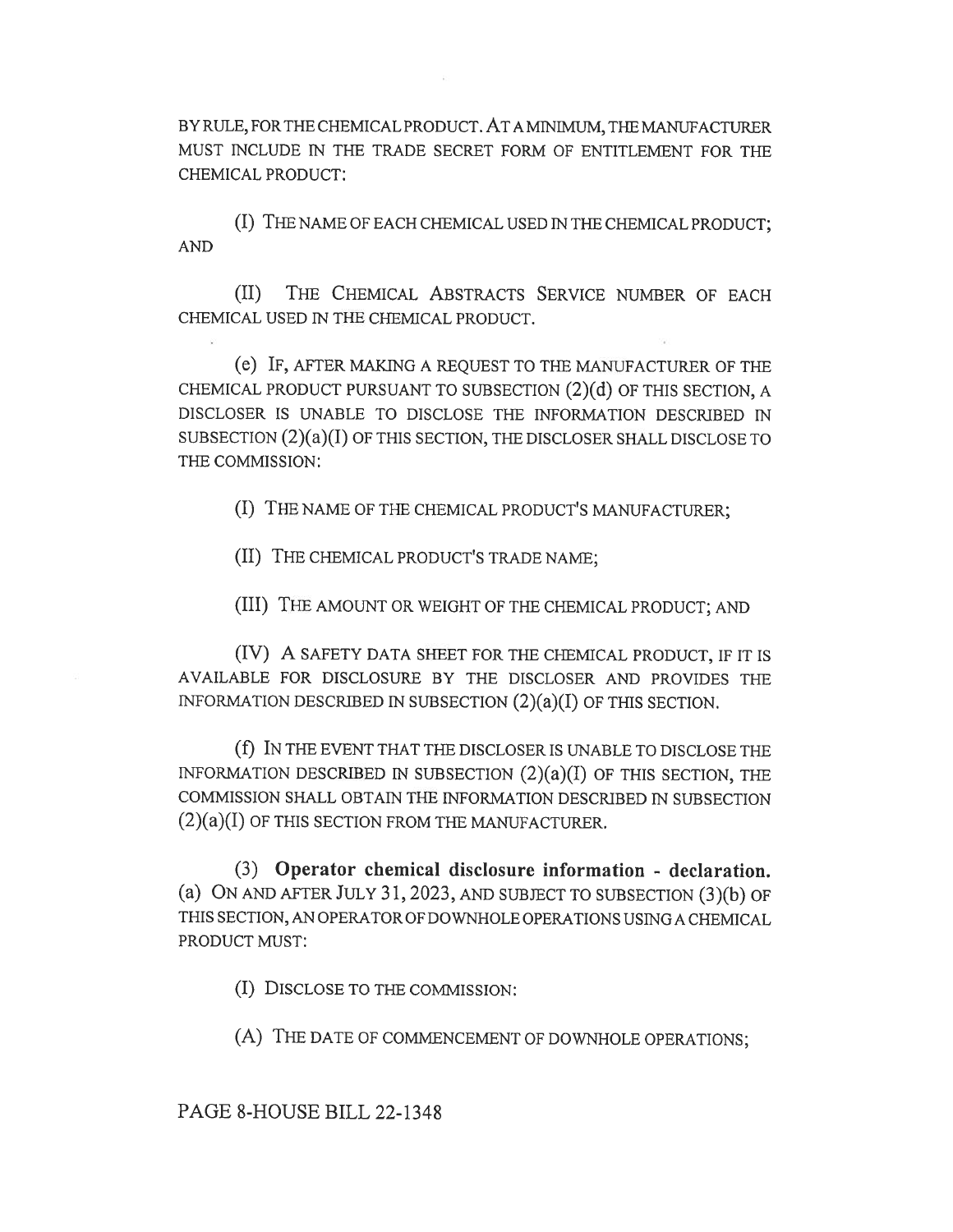(B) THE COUNTY OF THE WELL SITE WHERE DOWNHOLE OPERATIONS ARE BEING OR WILL BE CONDUCTED;

(C) THE UNIQUE NUMERICAL IDENTIFIER ASSIGNED BY THE AMERICAN PETROLEUM INSTITUTE TO THE WELL WHERE DOWNHOLE OPERATIONS ARE BEING OR WILL BE CONDUCTED AND THE US WELL NUMBER ASSIGNED TO THE WELL WHERE DOWNHOLE OPERATIONS ARE BEING OR WILL BE CONDUCTED; AND

(D) THE TRADE NAMES AND QUANTITIES OF ANY CHEMICAL PRODUCTS THE OPERATOR USED IN DOWNHOLE OPERATIONS; AND

(II) PROVIDE A WRITTEN DECLARATION TO THE COMMISSION THAT THE CHEMICAL PRODUCT CONTAINS NO INTENTIONALLY ADDED PFAS CHEMICALS.

(b) (I) (A) FOR A DOWNHOLE OPERATION THAT COMMENCED BEFORE JULY 31, 2023, AND THAT WILL BE ONGOING ON JULY 31, 2023, THE INFORMATION AND DECLARATION REQUIRED TO BE PROVIDED PURSUANT TO SUBSECTION (3)(a) OF THIS SECTION MUST BE PROVIDED TO THE COMMISSION WITHIN ONE HUNDRED TWENTY DAYS AFTER JULY 31, 2023.

(B) THIS SUBSECTION  $(3)(b)(I)$  IS REPEALED, EFFECTIVE JULY 1, 2024.

(II) FOR A DOWNHOLE OPERATION THAT COMMENCES ON OR AFTER JULY 31, 2023, THE INFORMATION AND DECLARATION REQUIRED TO BE PROVIDED PURSUANT TO SUBSECTION (3)(a) OF THIS SECTION MUST BE PROVIDED TO THE COMMISSION WITHIN ONE HUNDRED TWENTY DAYS AFTER THE COMMENCEMENT OF THE DOWNHOLE OPERATION.

(C) THE COMMISSION SHALL ENSURE THAT THE INFORMATION AND DECLARATION REQUIRED TO BE PROVIDED UNDER SUBSECTION (3)(a) OF THIS SECTION IS PROVIDED TO THE COMMISSION.

(4) Change in chemical disclosure information. IF THERE IS A CHANGE IN THE INFORMATION PROVIDED UNDER SUBSECTION  $(2)(a)(I)$  OR  $(3)(a)(I)$  OF THIS SECTION, THE DISCLOSER OR OPERATOR, OR IN THE CASE OF DISCLOSURE UNDER SUBSECTION (2)(d) OF THIS SECTION, THE MANUFACTURER, MUST SUBMIT THE CHANGE TO THE COMMISSION WITHIN

### PAGE 9-HOUSE BILL 22-1348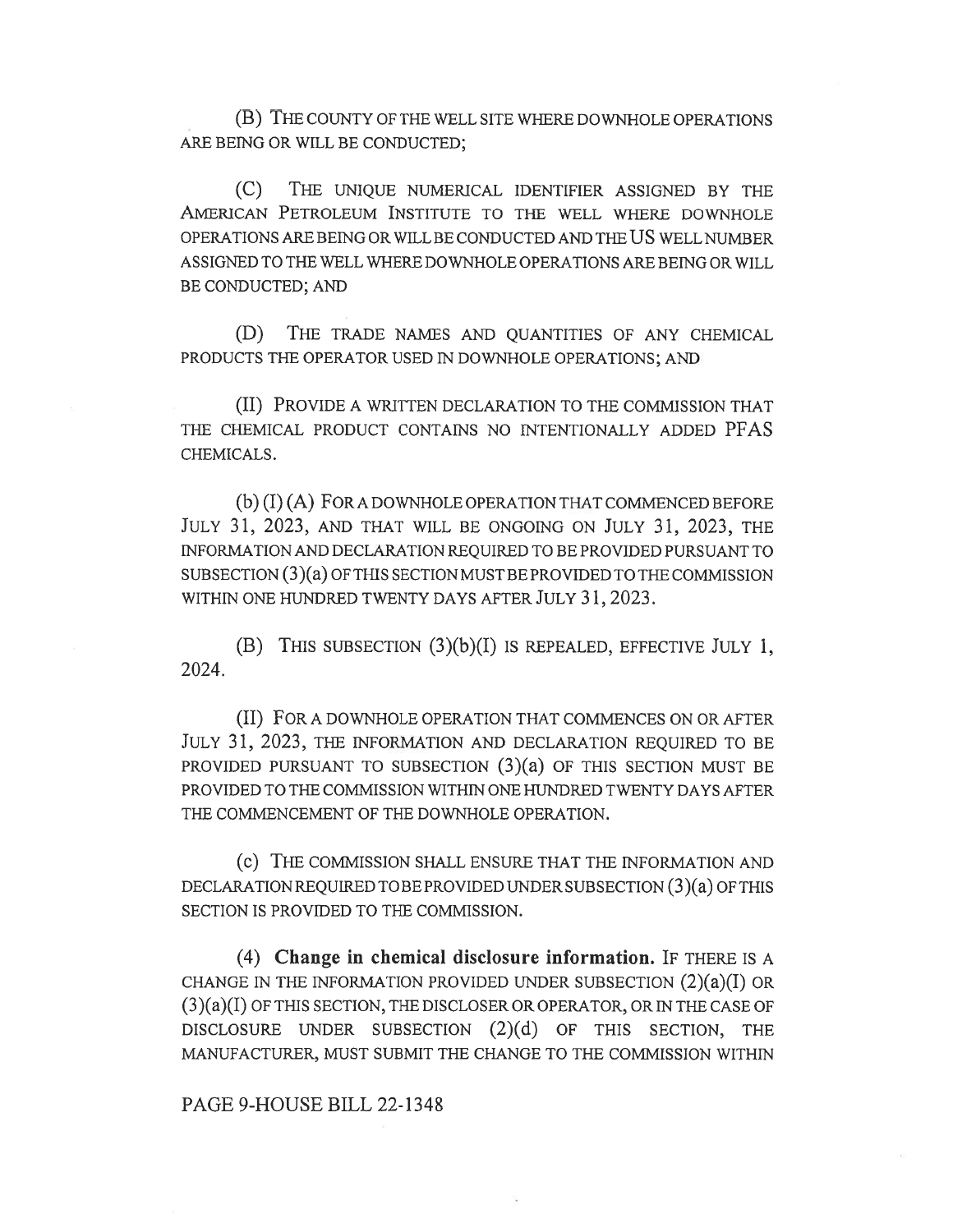THIRTY DAYS AFTER THE DATE THE DISCLOSER, MANUFACTURER, OR OPERATOR FIRST KNEW OF THE CHANGE.

(5) Chemical disclosure lists. (a) THE COMMISSION SHALL USE THE CHEMICAL DISCLOSURE INFORMATION TO CREATE A CHEMICAL DISCLOSURE LIST FOR EACH APPLICABLE WELL SITE.

(b) (I) THE COMMISSION SHALL INCLUDE IN THE CHEMICAL DISCLOSURE LIST AN ALPHABETICAL LIST OF THE NAMES AND CHEMICAL ABSTRACTS SERVICE REGISTRY NUMBERS OF EACH CHEMICAL USED IN DOWNHOLE OPERATIONS AT THE WELL SITE.

(II) NOTWITHSTANDING ANY LAW TO THE CONTRARY, THE COMMISSION SHALL INCLUDE THE NAMES AND CHEMICAL ABSTRACTS SERVICE REGISTRY NUMBERS OF ALL CHEMICALS USED IN DOWNHOLE OPERATIONS IN THE CHEMICAL DISCLOSURE LIST AND SHALL NOT PROTECT THE NAMES OR CHEMICAL ABSTRACTS SERVICE REGISTRY NUMBERS OF ANY CHEMICAL AS A TRADE SECRET OR PROPRIETARY INFORMATION. ANY FORMULAS AND PROCESSES CONTINUE TO HAVE TRADE SECRET PROTECTIONS.

(c) THE COMMISSION SHALL NOT INCLUDE IN THE CHEMICAL DISCLOSURE LIST:

(I) THE TRADE NAME OF A CHEMICAL PRODUCT USED IN DOWNHOLE OPERATIONS AT THE WELL SITE; OR

(II) THE TOTAL AMOUNT OF A CHEMICAL IN A CHEMICAL PRODUCT.

(d) No LATER THAN THIRTY DAYS AFTER AN OPERATOR MAKES THE DISCLOSURES REQUIRED UNDER SUBSECTION (3) OF THIS SECTION, THE COMMISSION SHALL:

(I) POST THE CHEMICAL DISCLOSURE LIST ON THE CHEMICAL DISCLOSURE WEBSITE AND INCLUDE THE DATE OF THE SUBMISSION OF THE CHEMICAL DISCLOSURE LIST TO THE COMMISSION IN THE POST; AND

(II) PROVIDE THE CHEMICAL DISCLOSURE LIST TO THE OPERATOR OF THE APPLICABLE WELL.

## PAGE 10-HOUSE BILL 22-1348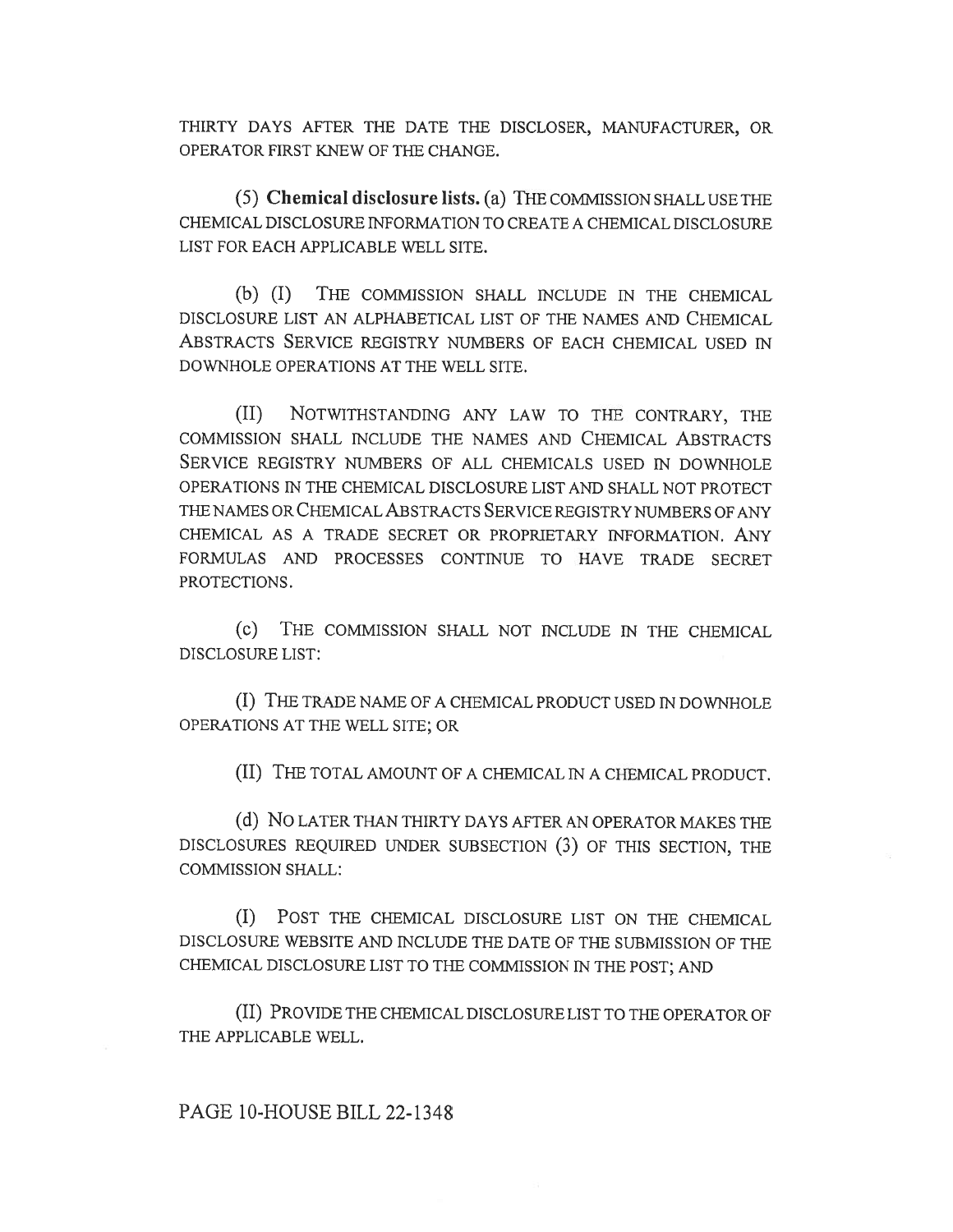(e) THE COMMISSION SHALL:

(I) POST AN UPDATED CHEMICAL DISCLOSURE LIST IF THERE ARE ANY NOTIFICATIONS RECEIVED FROM A DISCLOSER, MANUFACTURER, OR OPERATOR UNDER SUBSECTION (4) OF THIS SECTION AND INCLUDE THE DATE OF THE NOTIFICATION BY THE DISCLOSER, MANUFACTURER, OR OPERATOR IN THE POST; AND

(II) ENSURE THAT:

(A) ALL CHEMICAL DISCLOSURE LISTS AND UPDATED CHEMICAL DISCLOSURE LISTS REMAIN VIEWABLE BY THE PUBLIC;

(B) THE CHEMICAL DISCLOSURE WEBSITE IS SEARCHABLE BY CHEMICAL, DATE OF SUBMISSION OR UPDATE OF A CHEMICAL DISCLOSURE LIST, NAME AND ADDRESS OF THE OPERATOR, AND COUNTY OF THE WELL SITE; AND

(C) THE CHEMICAL DISCLOSURE WEBSITE ALLOWS MEMBERS OF THE PUBLIC TO DOWNLOAD CHEMICAL DISCLOSURE LISTS IN AN ELECTRONIC, DELIMITED FORMAT.

(6) Community notification. (a) ON OR BEFORE JULY 31, 2023, AND SUBJECT TO SUBSECTION (6)(b) OF THIS SECTION, AN OPERATOR SHALL PROVIDE THE CHEMICAL DISCLOSURE LIST TO:

(I) ALL OWNERS OF MINERALS THAT ARE BEING DEVELOPED AT THE WELL SITE;

(II) ALL SURFACE OWNERS, BUILDING UNIT OWNERS, AND RESIDENTS, INCLUDING TENANTS OF BOTH RESIDENTIAL AND COMMERCIAL PROPERTIES, THAT ARE WITHIN TWO THOUSAND SIX HUNDRED FORTY FEET OF THE WELL SITE;

(III) THE STATE LAND BOARD IF THE STATE OWNS MINERALS THAT ARE BEING DEVELOPED AT THE WELL SITE;

(IV) THE FEDERAL BUREAU OF LAND MANAGEMENT IF THE UNITED STATES OWNS THE MINERALS THAT ARE BEING DEVELOPED AT THE WELL SITE;

PAGE 11-HOUSE BILL 22-1348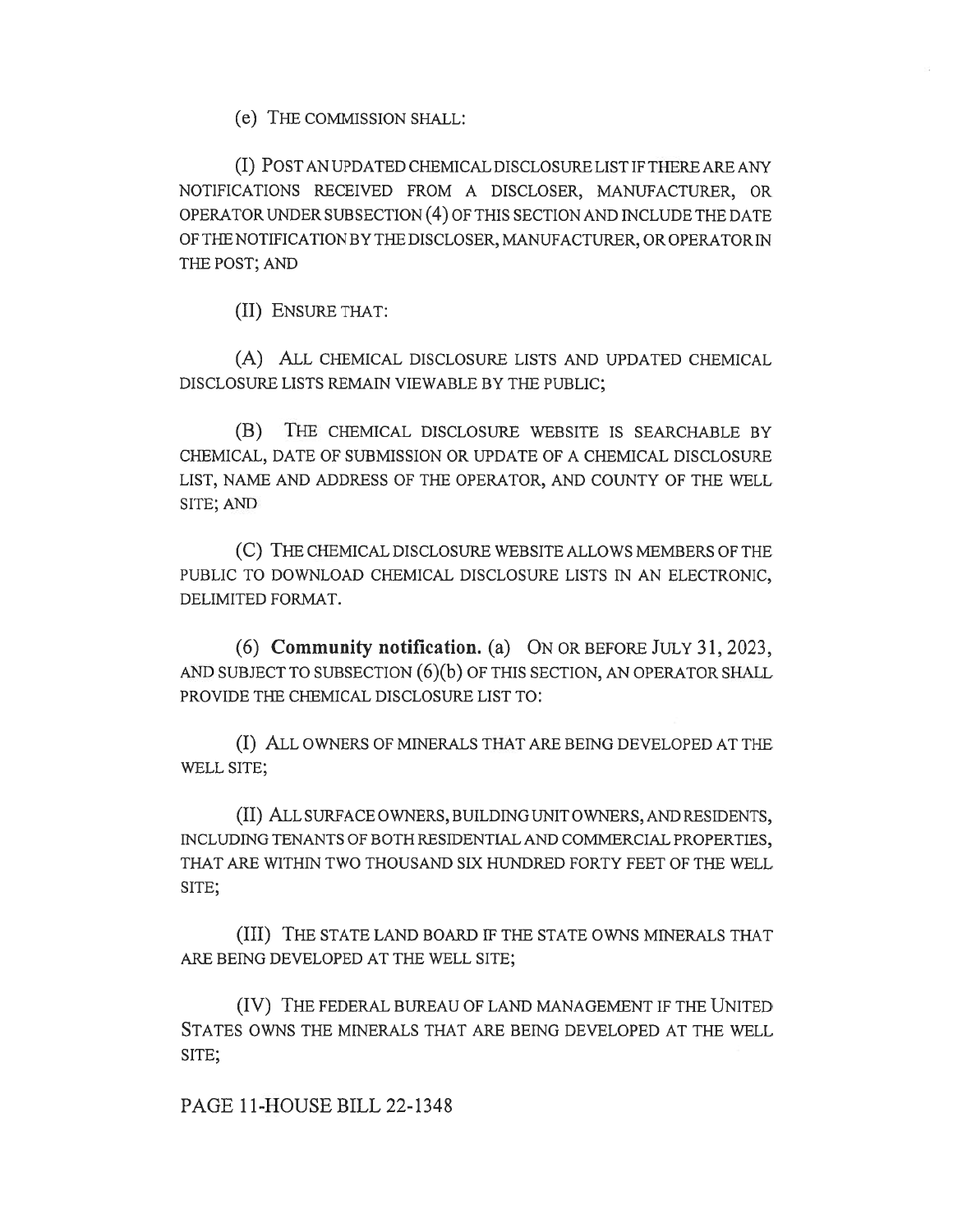(V) THE SOUTHERN UTE INDIAN TRIBE IF THE MINERALS BEING DEVELOPED AT THE WELL SITE ARE WITHIN THE EXTERIOR BOUNDARY OF THE TRIBE'S RESERVATION AND ARE SUBJECT TO THE JURISDICTION OF THE COMMISSION;

(VI) ALL SCHOOLS, CHILD CARE CENTERS, AND SCHOOL GOVERNING BODIES WITHIN TWO THOUSAND SIX HUNDRED FORTY FEET OF THE WELL SITE;

(VII) POLICE DEPARTMENTS, FIRE DEPARTMENTS, EMERGENCY SERVICE AGENCIES, AND FIRST RESPONDER AGENCIES THAT HAVE A JURISDICTION THAT INCLUDES THE WELL SITE;

(VIII) LOCAL GOVERNMENTS THAT HAVE A JURISDICTION WITHIN TWO THOUSAND SIX HUNDRED FORTY FEET OF THE WELL SITE;

(IX) THE ADMINISTRATOR OF ANY PUBLIC WATER SYSTEM THAT OPERATES:

(A) A SURFACE WATER PUBLIC WATER SYSTEM INTAKE THAT IS LOCATED FIFTEEN STREAM MILES OR LESS DOWNSTREAM FROM THE WELL SITE;

(B) A GROUNDWATER UNDER THE DIRECT INFLUENCE OF A SURFACE WATER PUBLIC WATER SYSTEM SUPPLY WELL WITHIN TWO THOUSAND SIX HUNDRED FORTY FEET OF THE WELL SITE; AND

(C) A PUBLIC WATER SYSTEM SUPPLY WELL COMPLETED IN A TYPE III AQUIFER WITHIN TWO THOUSAND SIX HUNDRED FORTY FEET OF THE WELL SITE; AND

(X) THE DIVISION IF:

(A) THERE IS A HIGH-PRIORITY HABITAT AREA WITHIN ONE MILE OF THE WELL SITE; OR

(B) THERE IS A STATE WILDLIFE AREA, AS DEFINED IN SECTION 33-1-102 (42), OR A STATE PARK OR RECREATION AREA WITHIN TWO THOUSAND SIX HUNDRED FORTY FEET OF THE WELL SITE.

(b) THE CHEMICAL DISCLOSURE LIST MUST BE DISCLOSED IN

PAGE 12-HOUSE BILL 22-1348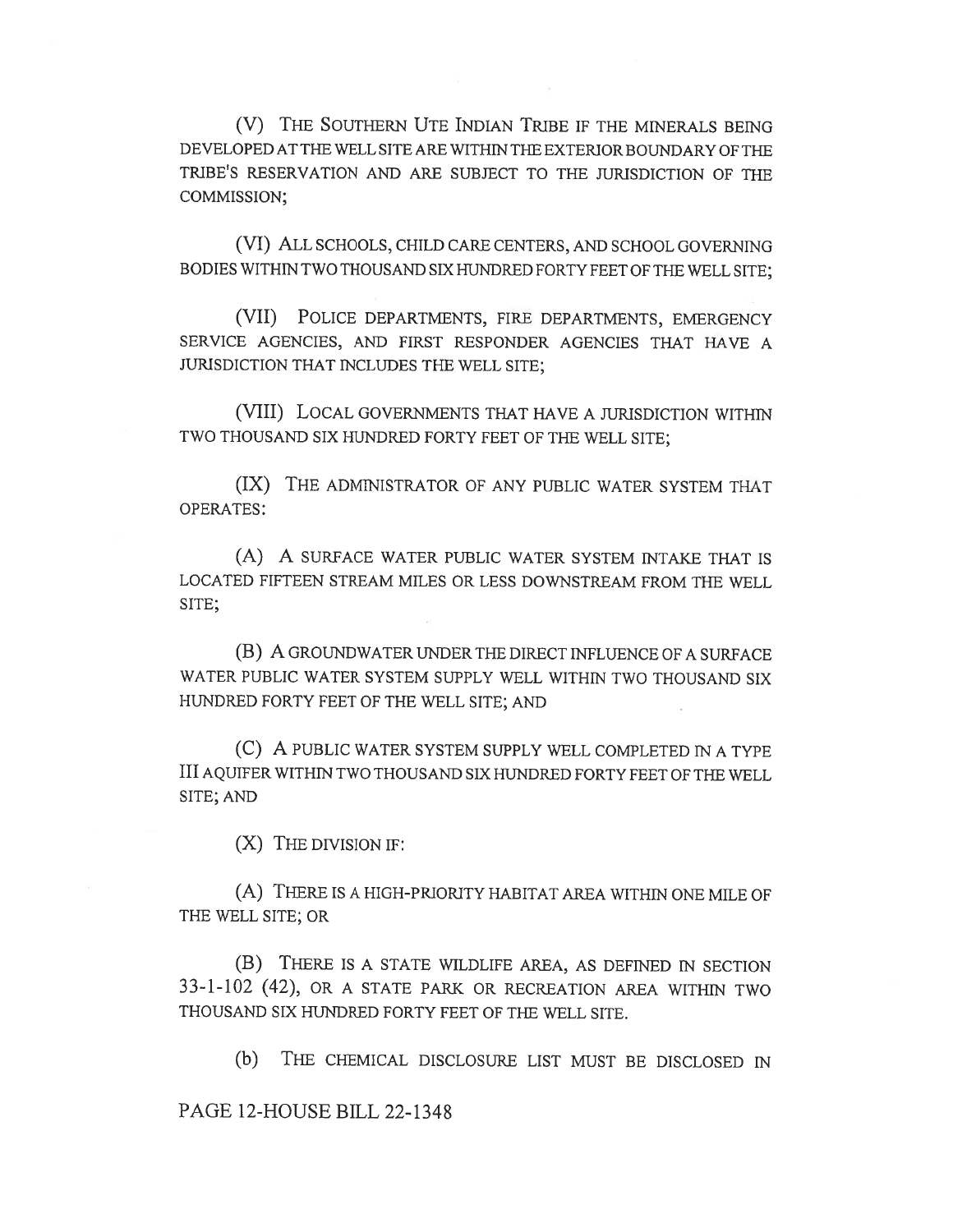ACCORDANCE WITH SUBSECTION  $(6)(a)$  OF THIS SECTION WITHIN THIRTY DAYS AFTER THE OPERATOR'S RECEIPT OF THE CHEMICAL DISCLOSURE LIST FROM THE COMMISSION.

(7) Reporting to the general assembly. (a) (I) THE COMMISSION SHALL PREPARE AN ANNUAL REPORT THAT INCLUDES A LIST OF THE CHEMICALS USED IN DOWNHOLE OPERATIONS IN THE STATE IN THE PRIOR CALENDAR YEAR.

(II) THE COMMISSION SHALL PRESENT THE ANNUAL REPORT TO THE TRANSPORTATION AND ENERGY COMMITTEE OF THE SENATE AND THE ENERGY AND ENVIRONMENT COMMITTEE OF THE HOUSE OF REPRESENTATIVES, OR THEIR SUCCESSOR COMMITTEES, DURING THE COMMITTEES' HEARINGS HELD PRIOR TO THE 2026 REGULAR SESSION, AND EACH SESSION THEREAFTER, OF THE GENERAL ASSEMBLY UNDER THE "STATE MEASUREMENT FOR ACCOUNTABLE, RESPONSIVE, AND TRANSPARENT (SMART) GOVERNMENT ACT", PART 2 OF ARTICLE 7 OF TITLE 2. THE COMMISSION SHALL ALSO POST THE REPORT ON THE COMMISSION'S WEB SITE.

(b) NOTWITHSTANDING SECTION  $24$ -1-136  $(11)(a)(I)$ , THE REQUIREMENT TO REPORT TO THE LEGISLATIVE COMMITTEES CONTINUES INDEFINITELY.

(8) Rules. THE COMMISSION MAY PROMULGATE RULES THAT ARE NECESSARY FOR THE IMPLEMENTATION AND ADMINISTRATION OF THIS SECTION.

(9) Local governments. NOTHING IN THIS SECTION OR THE RULES PROMULGATED BY THE COMMISSION PURSUANT TO THIS SECTION LIMITS A LOCAL GOVERNMENT FROM ENACTING OR ENFORCING ANY ORDINANCE, REGULATION, OR OTHER LAW RELATED TO THE DISCLOSURE OF ANY CHEMICAL PRODUCT.

(10) Collection of chemical disclosure information under other provisions of law. NOTWITHSTANDING ANY LAW TO THE CONTRARY, NOTHING IN THIS SECTION OR THE RULES PROMULGATED BY THE COMMISSION PURSUANT TO THIS SECTION PREVENTS THE COMMISSION, THE STATE, OR A LOCAL GOVERNMENT FROM COLLECTING CHEMICAL DISCLOSURE INFORMATION FROM DISCLOSERS, MANUFACTURERS, OR OPERATORS UNDER ANY OTHER PROVISION OF LAW.

PAGE 13-HOUSE BILL 22-1348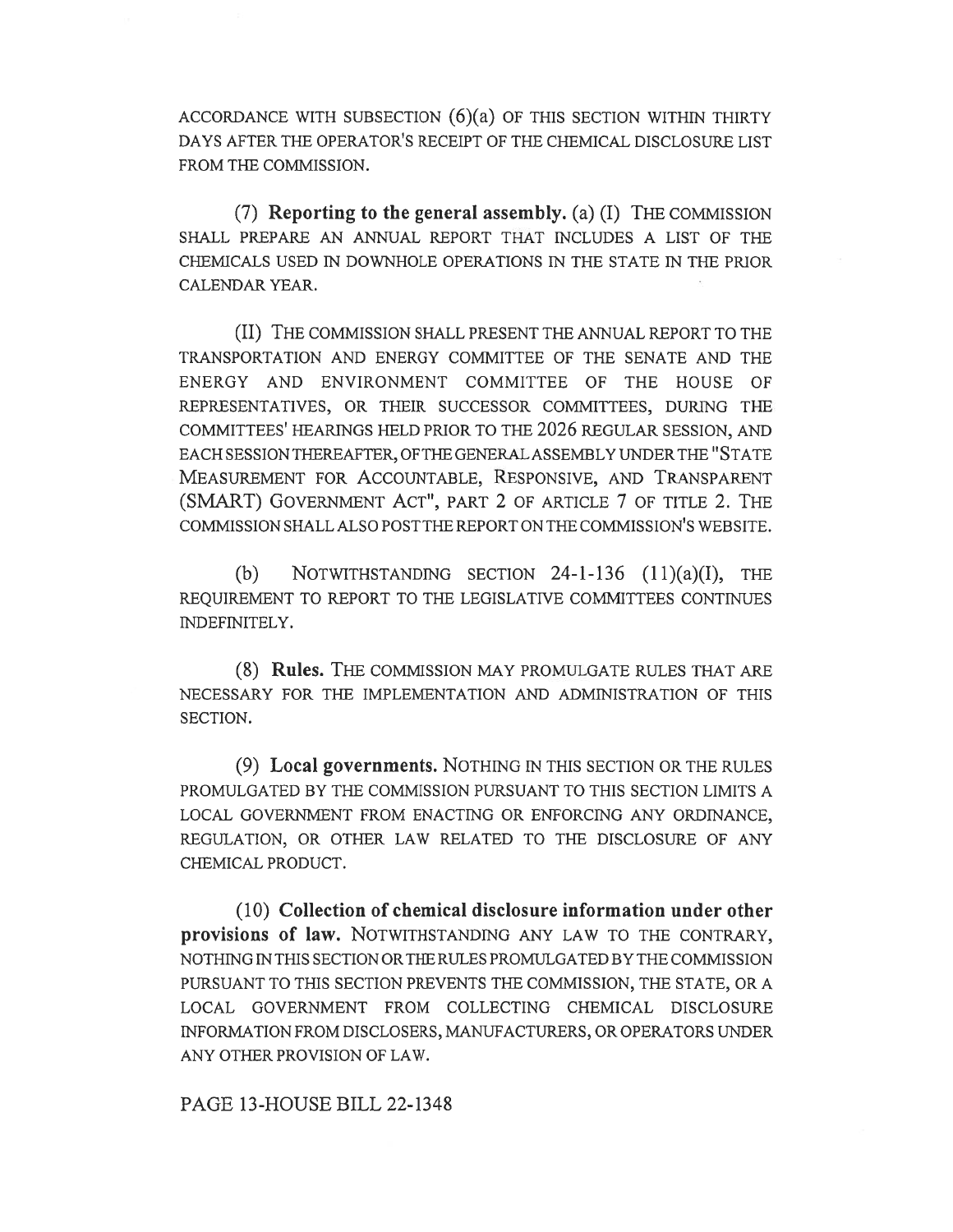SECTION 3. Appropriation. (1) For the 2022-23 state fiscal year, \$61,500 is appropriated to the department of natural resources. This appropriation is from the oil and gas conservation and environmental response fund created in section 34-60-122 (5)(a), C.R.S. To implement this act, the department may use this appropriation for the purchase of information technology services.

(2) For the 2022-23 state fiscal year, \$61,500 is appropriated to the office of the governor for use by the office of information technology. This appropriation is from reappropriated funds received from the department of natural resources under subsection (1) of this section. To implement this act, the office may use this appropriation to provide information technology services for the department of natural resources.

SECTION 4. Safety clause. The general assembly hereby finds,